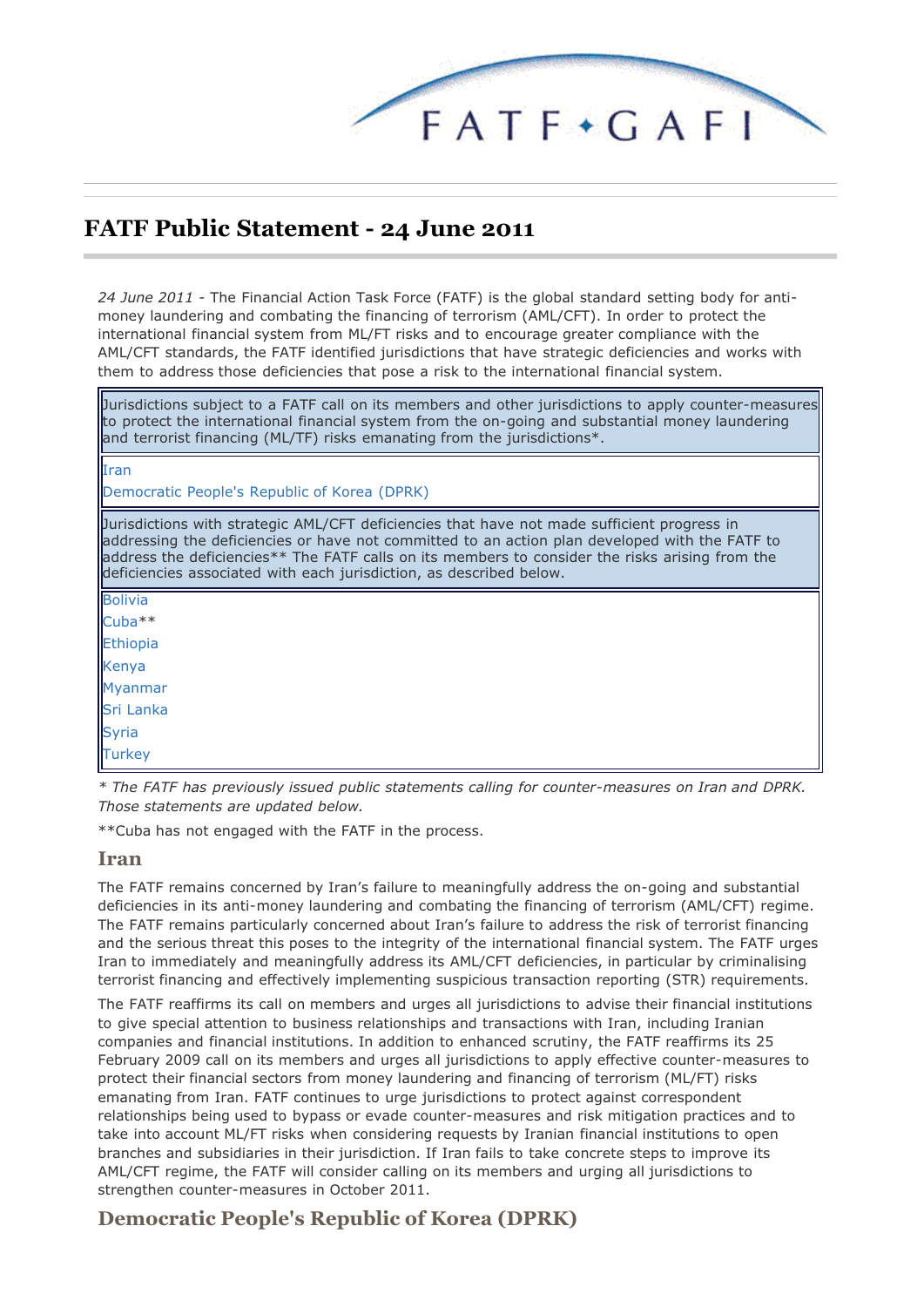The FATF remains concerned by the DPRK's failure to address the significant deficiencies in its antimoney laundering and combating the financing of terrorism (AML/CFT) regime and the serious threat this poses to the integrity of the international financial system. The FATF urges the DPRK to immediately and meaningfully address its AML/CFT deficiencies.

The FATF calls on its members and urges all jurisdictions to advise their financial institutions to give special attention to business relationships and transactions with the DPRK, including DPRK companies and financial institutions. In addition to enhanced scrutiny, the FATF further calls on its members and urges all jurisdictions to apply effective counter-measures to protect their financial sectors from money laundering and financing of terrorism (ML/FT) risks emanating from the DPRK. Jurisdictions should also protect against correspondent relationships being used to bypass or evade countermeasures and risk mitigation practices, and take into account ML/FT risks when considering requests by DPRK financial institutions to open branches and subsidiaries in their jurisdiction.

The FATF remains prepared to engage directly in assisting the DPRK to address its AML/CFT deficiencies, including through the FATF Secretariat.

#### **Cuba**

Cuba has not committed to the AML/CFT international standards, nor has it constructively engaged with the FATF. The FATF has identified Cuba as having strategic AML/CFT deficiencies that pose a risk to the international financial system. The FATF urges Cuba to develop an AML/CFT regime in line with international standards, and is ready to work with the Cuban authorities to this end.

\_\_\_\_\_\_\_\_\_\_\_\_\_\_\_\_\_\_\_\_\_\_\_\_

\_\_\_\_\_\_\_\_\_\_\_\_\_\_\_\_\_\_\_\_\_\_\_\_

## **Bolivia**

Despite Bolivia's high-level political commitment to work with the FATF and GAFISUD to address its strategic AML/CFT deficiencies, Bolivia has not made sufficient progress in implementing its action plan, and certain strategic AML/CFT deficiencies remain. Bolivia should work on addressing these deficiencies including by: (1) ensuring adequate criminalisation of money laundering (Recommendation 1); (2) adequately criminalising terrorist financing (Special Recommendation II); (3) establishing and implementing an adequate legal framework for identifying and freezing terrorist assets (Special Recommendation III); and (4) establishing a fully operational and effective Financial Intelligence Unit (Recommendation 26). The FATF encourages Bolivia to address its remaining deficiencies and continue the process of implementing its action plan, including by continuing to work on its AML/CFT legislation.

#### **Ethiopia**

Despite Ethiopia's high-level political commitment to work with the FATF to address its strategic AML/CFT deficiencies, Ethiopia has not made sufficient progress in implementing its action plan, and certain strategic AML/CFT deficiencies remain. Ethiopia should work on addressing these deficiencies, including by: (1) adequately criminalising money laundering and terrorist financing (Recommendation 1 and Special Recommendation II); (2) establishing and implementing an adequate legal framework and procedures to identify and freeze terrorist assets (Special Recommendation III); (3) ensuring a fully operational and effectively functioning Financial Intelligence Unit (Recommendation 26); (4) raising awareness of AML/CFT issues within the law enforcement community (Recommendation 27); and (5) implementing effective, proportionate and dissuasive sanctions in order to deal with natural or legal persons that do not comply with the national AML/CFT requirements (Recommendation 17). The FATF encourages Ethiopia to address its remaining deficiencies and continue the process of implementing its action plan.

#### **Kenya**

Despite Kenya's high-level political commitment to work with the FATF and ESAAMLG to address its strategic AML/CFT deficiencies, Kenya has not made sufficient progress in implementing its action plan, and certain strategic AML/CFT deficiencies remain. Kenya should work on addressing these deficiencies, including by: (1) adequately criminalising terrorist financing (Special Recommendation II); (2) ensuring a fully operational and effectively functioning Financial Intelligence Unit (Recommendation 26); (3) establishing and implementing an adequate legal framework for identifying and freezing terrorist assets (Special Recommendation III); (4) raising awareness of AML/CFT issues within the law enforcement community (Recommendation 27); and (5) implementing effective, proportionate and dissuasive sanctions in order to deal with natural or legal persons that do not comply with the national AML/CFT requirements (Recommendation 17). The FATF encourages Kenya to address its remaining deficiencies and continue the process of implementing its action plan, including by implementing the AML legislation and operationalising the new AML Advisory Board.

#### **Myanmar**